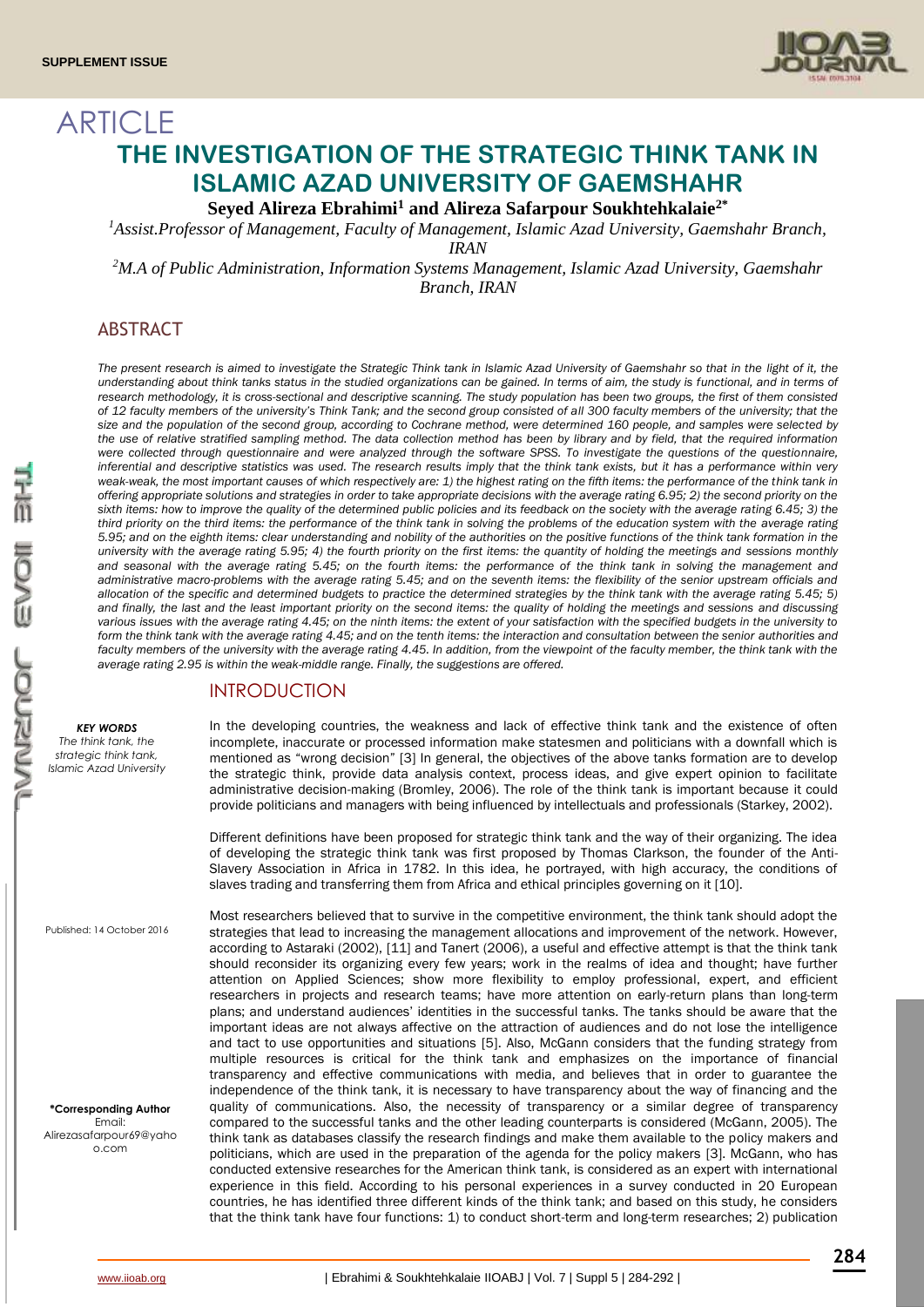

of books or articles that focus on short-term pragmatic issues; 3) consideration of public, policy makers, and media opinions; and 4) to provide the government with stable personnel [11]. In the recent years, the role of think tank in improving the quality of public policies has become more important; because the think tank affect the adoption of better policies, and in the viewpoint of experts and scholars, understanding this impact could be affective on taking base decisions in order to revise and improve their participation in the cycle of public policies (preparation of agenda, development, implementation, and evaluation) (Alavani, 2007).

In today universities, the process of policy-making and decision-making at various levels needs specific organizing. Rapid enhancements of the world and growing dimensions of improvement are factors that determine the necessity for rapid development of policies and patterns of decision-making; something that is not possible without the use of new ideas, and documentation and summarizing the experiences and opinions of experts and creative peoples. The speed of local developments and the emergence of crosssectional requirements in the new era, in most cases, have led to consumption of predecessors' intellectual assets of by universities in the country; and due to the lack of investment in the intellectual foundation, inadvertently, the past capital is spent widely and universities are involved in routines. For example, it can be acknowledged that in health education, research, and … systems, there is nothing but copying, and also in their executive areas, thought position and philosophical do not appear. The think tank is a rational strategy to strengthen the thinking and idea-processing institutions. It seems that the strategy of the think tank when faced with destructive politicization, translation, and populism mentalities in university and research tanks, can guide society towards innovation and creative decision-making.

The think tanks are environments to nurture talents and educate institution and university elites and provide the update context and the emergence of such forces. Accurate identification and description of the university issues, critical assessment of policies, current programs and issues and emerging issues and offering views, conversion of general ideas and raw suggestions into applicable policies and programs, the localization of policies derived from benchmarking and comparative studies, preparing the ground for the constructive exchange of information and opinions between experts, the identification and education of experts in policy-making researches, creating consensus among executives and conducting futurology and foresight studies are among the think tank tasks.

In addition to what was said, one of the reasons and necessities for building the think tank in university and scientific tanks is their incomplete efficiency. In addition to educating the experts in all fields in the country, universities should address developmental researches and provide a space for the development of thought and creativity. In such a situation, in addition to performing the university tasks, the think tanks could also be a space for attracting the elites of the country. However, the present study seeks to examine the situation of the think tank in Islamic Azad University of Gaemshahr.

# RESEARCH LITERATURE

# Theoretical Bases of Research The Origin of Creating the Think tank

By the addition of needs and the complexity of responding to them, the complexity of the existing relationships, the speed of environmental development, and dynamics of structures in all areas, the need to make right decisions and more creativity is sensed because one of the problem-solving solutions in the field of management is creativity; i.e. to find an appropriate and optimal answer to developments and events. In this regard, one of the tools for creativity and making new ideas that makes rid of the bad habit of action before thinking or thinking after action and provides an opportunity for conceptualization and making concept is the think tank; the main mission of the think tank is intellectual and advisory support for policy-makers and decision-makers and manipulation of the idea and knowledge in order to fulfill the organizational goals [1].

The Think tanks, with the goals they have ahead, invite somehow to self-esteem and self-awareness, following it self-reform is achieved as well. To achieve an agreement on the vote, debate occurs and thus creativity also shows itself. The think tank is an institution or organization that offers ideas or advices about political, trade, social, military, and etc. issues based on collective and hierarchical action; In other words, organizations that employ theorists and thinkers to provide policy-makers with analyses and guidelines for macro issues. The think tanks are the strategic research and thought-making tanks that conduct applied research by basic meditations and generate thoughts, ideas, and knowledge for universities and research tanks and make them operational for politicians and executives. The think tank, by engaging in issues and challenges that are beyond the abilities of individuals or average specialist groups of shows its role well. Long-term and in-depth study is the wok style of the think tanks. The think tanks have had a good development but in different names that their substance is the think tank; Different names such as institution, foundation, think club, policy-making tank, and other names that by referring to process of their activities, it could be received that they act in the form of think tanks. The think tank members can be classified in the two groups of intellectual elites and instrumental elites. Theoretical (intellectual) elites are those who have academic experience; or in other words, they know the science and theory of the topic, have understood the human thought theoretically, and also have the necessary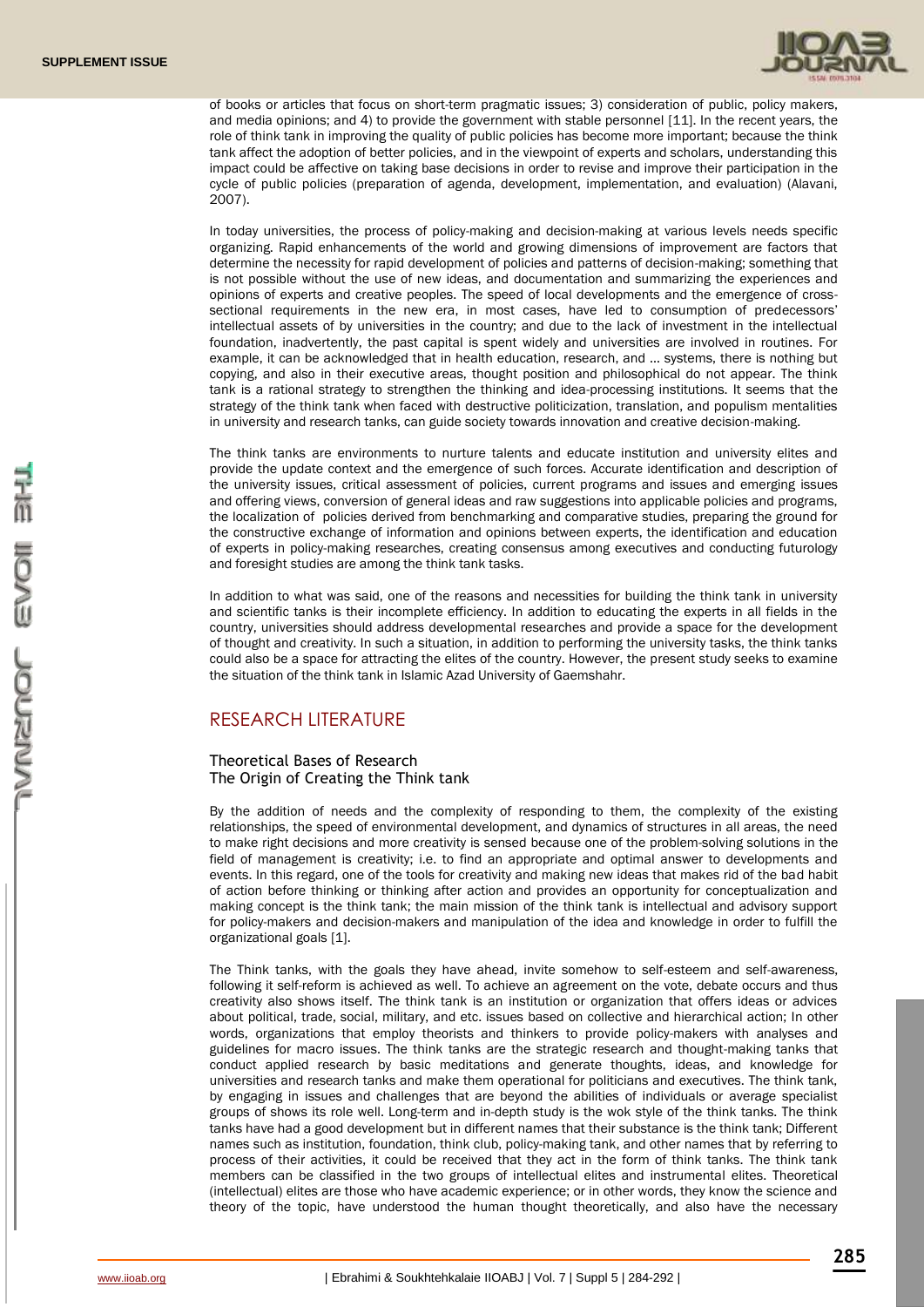

information about interdisciplinary concepts. The second or instrumental groups are those who have had activity experience in different fields in the past and have enough experience to thinking. The think tanks could originate from basic and important issues or stem from an individual's or a small

group of experts' mind. In general, two main reasons for creating these tanks are mentioned: First, the need for building a national institutional had been sensed so that it does qualified research in national and international subjects, in particular the subjects related to the foreign policies, because there

were not any constitutions in this context. Second, there was no institution that can bring together professionals and experts in these subjects. As a result, think tanks obviate these needs by the help of brainstorming techniques.

#### Understanding the Nature of Think tank

Think tanks as the substrate shaping public opinions and decision-making for community managers, in some communities, have an affecting mission. This mission is getting deeper and more effective. In future societies that cultural, social, political, scientific, technological, and economic movements will not be formed exclusively in terms of time and thought of a government and the party forming that government, those are strategic think tanks that could be the guiders for these movements based on their own knowledge and value. In the not too distant future, the think tanks would be the mechanism for applying the knowledge of scientists in practice and society, specially, for playing the role of humanities and social sciences in policy-making and decision-making area. The way of organizing the think tanks also plays an important role in the richness of their research and activities. Experts believed that the members of the think tank group might offer effective returns and work results. Nevertheless, it should be noted that adoption of more appropriate tactics by management in order to organize think and research groups and form the strategic think tanks will make achievement of results and finding more effective and satisfactory. As such, Strachan (2002) believes that the review of groups' performance and organizing are considered as an opportunity, so three tasks should be considered: first, there are several options, based on which the think tank activities can be organized; second, it is necessary that some information about the way of doing operations in different conditions are offered by groups in the think tank; third, senior managers of groups in the think tanks should be offered helpful advices, so that in the assessment of the nature of existent organizing as the best and the most appropriate situation for doing the considered activities, they could attempt effectively (Raymond, 2002).

In some viewpoints such as [11], tanks have been divided into different groups of research institutions that do activities on the university think tanks like advisory think tanks based on the contract and forprofit, and the interest groups of party think tanks and parties-affiliated research tanks; while Pohan (2008) notes that in general, discussions on the think tanks have witnessed major changes, such as changes based on public specialization in the recent years. This insight change differs widely from what was common in the literature of America and Europe in the past. In other words, some kind of mergers and acquisitions in the past views and what exists today towards these tanks has been done. The research conducted through comparing the think tanks in different countries including Europe and America imply the high influence of the way of organizing in effectiveness of their activities [12].

### The Theory and Components of the Think Tank

The theory of think tank is to open mind in the fundamental areas of thought. This theory has three components:

- 1. A room for think-making and thinkers' conceptual thinking;
- 2. A room for providing think-makers and planners a recognition to promote the thinking culture in the society and organization;
- 3. A workshop for think-making and the revival of fundamental thinking based on the studies that these workshops are as the seat of thought and the extract of the think tank. In other words, the think tank has a research and education instruction and does local shaping, so that in all organizational areas, those who have the background of think-making and understanding the think, enjoy the necessary facilities and opportunities in scoring their thoughts (Hart and Vromen, 2006).

#### The Tasks of the Think tank

Three-task Strategy:

Organizing the activities of the think tank;

Promoting the knowledge of the think tanks group in the way of doing operations in different situations; Offering useful advices for senior managers of groups in the think tanks to assess the nature of organizing used by the think tank and prepare the best situation and the most appropriate way for the think tanks. To do the considered works, another important factor that have attracted the attention in the tanks organizing is the impacts of the funding suppliers' decisions on the way of selecting the researchers by the think tanks.

Hart and Vromen believe that easy and sufficient funds are not always available for the think tanks, therefore in the case of funds shortage, the first part of activities that are usually excluded from the budget is the issues related to the scientific research and investigations in the body of governmental organizations. Hence, most suppliers of financing in the private sector request that the think tanks address issues based on the applied projects rather than producing new ideas. At the present, most think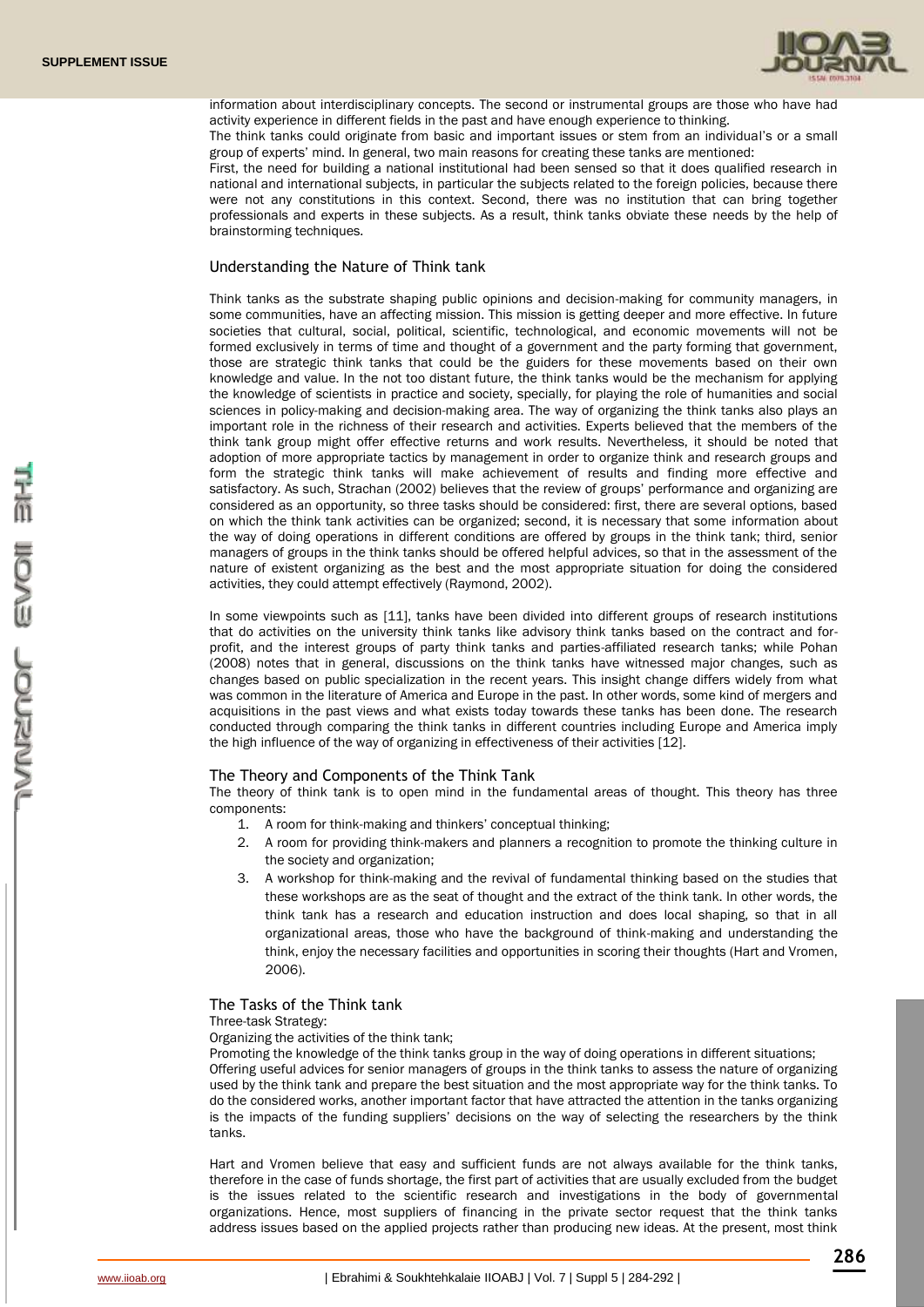

tanks are under this pressure that firstly, they should be more flexible in the researcher selection; secondly, rather than offering long-term programs and ideas, they should address issues, effect of which will be short-term and early-returned; thirdly, thoughts and imagines based on the knowledge, relying on the professional reputation and scientific rating of its provider might not be applicable, or the applicant or client, exclusively with emphasis on the scientific and professional status of the theory and idea owner would not be interested in accepting the idea, but in such cases, with the critical attitudes stated towards such ideas, they would prefer to reach their considered achievements by conducting research that personally provides their financial resources (Hart and Vromen, 2008).

### Barriers to Organizing the Effective Think tanks

One of the important challenges that always preoccupy the minds of policy-makers and politicians is the investigation of different alternatives of different combinations of possibilities and the selection of the best existing objects for decision-making based on data and information. In the developed countries, with regard to the time element, the above tasks have been devolved to the groups consisted of knowledgeable, experienced, outstanding, and renowned researchers, so that after their reviews, they present the best existent options to policy-makers and managers for decision-making. Now, the above tanks, which have been mentioned as the strategic think tanks, have significant application in most countries of the world. Also, in our country, according to the Fourth Economic, Social, and Cultural Development Program, the establishment of the think tanks has been placed on the government agenda. In the industrial countries, the tasks of data collection, their processing, and decision-making based on the provided information have been devolved to the groups consisted of researchers with scientific experiences in policy-making and management, so that after the investigation of different alternatives and combinations of various possibilities, they offer the best existent options for decision-making to managers. Hart and Vromen introduce a new kind of think tanks that always at the time and place, to evolve ideas, seeks to hold seminars and meetings to increase discourses. In most cases, the world of think tanks differs somewhat from other emerging professions. In a wide range, the strategic think tanks are increasingly shaping horizontally or by operating beyond geographical boundaries and other directions. This means that equations related to the principles priorities of the think tanks formation are changing, and at the present, the serious attention of the strategic think tanks is focused on building expertise to manage complex networks of the policy-making process (Hart & Vromen, 2008).

The strategic think tanks in Europe, with the participation of a large number of institutions and researchers in different areas, have been structured. The existent of various sources of funding for the think tanks has led to the formation of a more effective organizing for these tanks. For example, the increased scientific validity for the studies of the tanks is provided through appropriate financing for each project. In this regard, [11], with emphasis on numerous obstacles being faced by think tanks, especially the existent conflicts and tensions between financing and scientific validity as well as the challenges shaped by interactions between decision-makers and the media, believe that the capabilities and capacities of some think tanks are practiced only if the conflicts between scientific validity on the one hand and the need to create effective consultations to reach decision-makers on the other hand are managed in the best way [12]. Bell et al. believe that the strategic think tanks now have had successful activities in most major decision-making bodies and even in the private companies in the industrial countries of the world, so that it could be claimed that the rapid development of these activities are somehow related to the human enhancements in the different fields. In general, the objectives of these tanks formation are development of the strategic thinking, creating the context for analysis, ideation and presenting the professional and expert opinion to facilitate administrative decision-makings. Identifying the characteristics of the think tanks has a high impact on the way of their organizing; including the identification of objectives and visions of the think tanks in organizations and different countries that can be affective in identifying their specifications (Bell et al, 2005).

## Research History

Sharifi in 2012 in his study on the investigation of the role and the importance of strategic thinking in the organization investigates the real sample in applying these think tanks in the organization. In the study conclusion, the author emphasizes on the importance of strategic thoughts in the organization in order to prepare long-term programs in the organization, and in his opinion, for competitive and complex environment, having practical and applicable thoughts is an appropriate solution which depends on having new think tanks. In a study by Danaeifard et al. in 2011 under the title of "the promotion of policy-making capacity for the country: typology of the role of the think tanks", the study results show fourteen classifications of opinions and beliefs of participants in both public and private sectors. The classified views have pointed out to the different roles of the think tanks in public policies of the country; and these roles respectively are interpretable as policy-makers, recommenders without role, conservatives, supporters, low-oriented critics, negativists, independent tank, uncoordinated actors, policy critics, ineffective fanatics, responsibility-escapers, efficient influencers, positive amplifiers, and unknown capacities. The roles evaluated by the participants in groups were similar, selected and evaluated have been considered as "the new roles" of the think tanks in the field of public policies which has been obtained by Q-like analysis, the attention to the magnitude of the operating load in the analysis, the importance of job positions of the group participants, the number of group members, and the factors that have expressed a large percent of the total variance. In a study by Lajavadi, KharfElahi and Mottaghi in 2010 under the title of "barriers to effective organization of the strategic think tanks", the study population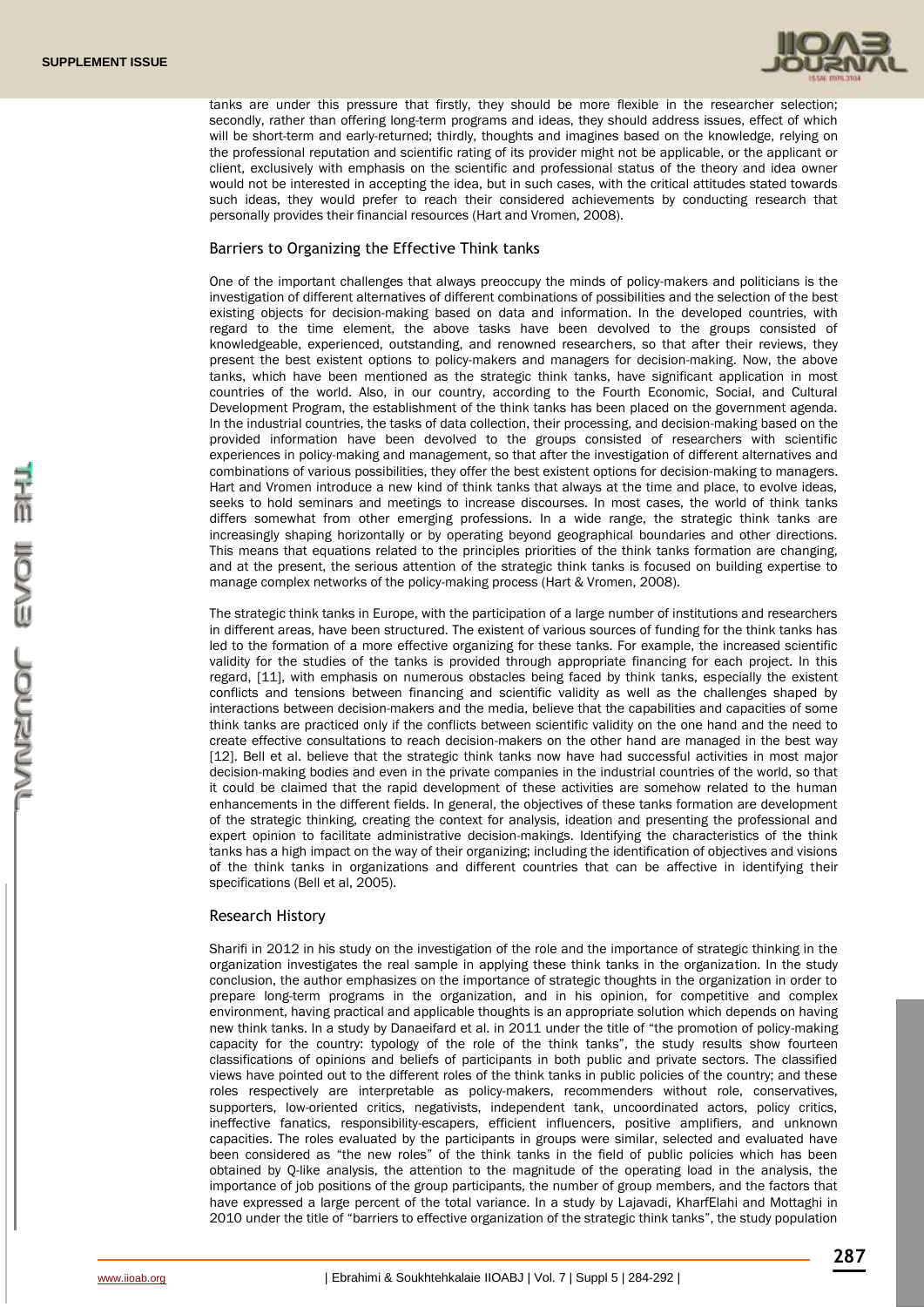

has consisted of the management faculty members of State Universities across the country. The study results obtained by t-test and Friedman test showed that some barriers have had the most significant impact on the effectiveness of organizing the think tanks. Also, there is a direct and strong relationship between organizing the tanks and their effectiveness. On the other hand, three factors also have not been considered as the barriers to effective organization of the think tanks and have not been approved. Bauer in his article in 2011 under the title of "the role of information technology in the establishment of the strategic think tanks" has investigated the organizations that have used information technology as a more competitive advantage than competitors and have benefited from the formation of the creative and innovative think tanks in order to fulfill the goals of the organization in accordance with new technologies; viewing the profiles of three senior managers of the study organizations are seen: identifying the organization situation; identifying gaps or unfulfilled opportunities; and tracing the environmental factors. Bauer considers these components as the output result of the think tanks in successful organizations that, relying on the latest technologies while facilitating the realization of their goals, try to ensure a continuous growth. Pohan in his study in 2008 about the creation and development of think tanks considers the emergence of a large number of problems and also the existing issues in the inter-organizational communications as a result of poor management of the think tanks and emphasizes that in many cases, the implementation of the ideas and attitudes within and between independent firms, as a management method, has not enough accuracy, delicacy, and firmness, devotes much time to build trust and attract others, and especially in the absence of governance structures and contractual arrangements with effective and appropriate usage to ensure the real and special cases, it lacks the necessary decisiveness.

# **METHODS**

This research is Applied-Res in terms of the aim and is descriptive-scanning and cross-sectional in terms of method; and in terms of information gathering, it can be considered as a kind of field research.

The study population is two groups, that the first consists 12 faculty members who are members of the think tank of Islamic Azad University of Gaemsahr, and the second consists of all 300 faculty members of the university; so that the volume and the sample of the second group, according to the Cochrane method, was determined 160 people, that the samples were selected by the relative stratified sampling method.

The tool for gathering the required data on the investigation of the situation and performance of the think tank in Islamic Azad University of Gaemsahr has been a questionnaire based on [6] study. This questionnaire includes three parts of: 1) general questions, 2) 10 specific questions to investigate the performance of the think tank from the viewpoint of the think tank members, and 3) 19 specific questions to evaluate the think tank situation from the viewpoint of the faculty members.

Validity of this study questionnaire is of formal and content validity kind; that in this regard, the content of the questionnaire was analyzed by honorable supervisor; and after identifying and declaration of their opinion, the used questionnaire was recognized as appropriate and in accordance with the model. To determine the stability, the method of Chronbach's alpha calculation has been employed, so that the amounts of the calculated alphas for the variables of the think tank performance and the think tank situation equaled to 0.85 and 0.87, respectively, have been used.

#### The Theoretical Framework of the Research

The think tanks which have been formed informally nearly in 1800, and in 1960, after World War II, they have been recognized and noted; and also, as the substrate shaping public opinions and decision-making for community managers, in some communities, they have an influential mission. To investigate the status of the think tank in Islamic Azad University of Gaemshahr, the previous studies conducted on the think tanks were studied. So far, limited in the country studies have addressed the "think tank". Most of these studies lack a comprehensive conceptual model to investigate the status of the think tank. Of the few good studies conducted in this regard has been the study by [6]. In their study, these researchers investigated the barriers to effective shaping and organizing the think tanks by employing the comments of the management faculty members of the State Universities in Iran and identified the barriers. By referring to the contents of the interviews and the gathered articles and scientific resources of the study, they identified 16 factors as the study indices to identify the barriers to effective organizing in the think tanks and compared and analyzed these factors by statistical tests. Due to the proximity of the present study subject to Lajavardi's et al study as well as the sameness of the study population members in both studies, in this study the pattern used by the mentioned researchers is used and the status of the think tanks in Islamic University of Gaemshahr is addressed.

#### The Research questions

- 1. Is there the think tank of Islamic Azad University of Gaemshar?
- 2. If the answer to the question 1 of the research on the existence of the think tanks in Islamic Azad University of Gaemshar is positive, from the tank members view, how is their performance and how are prioritized their ratings?
- 3. From the viewpoint of the faculty members, how is the status of the think tanks in Islamic Azad University of Gaemshar?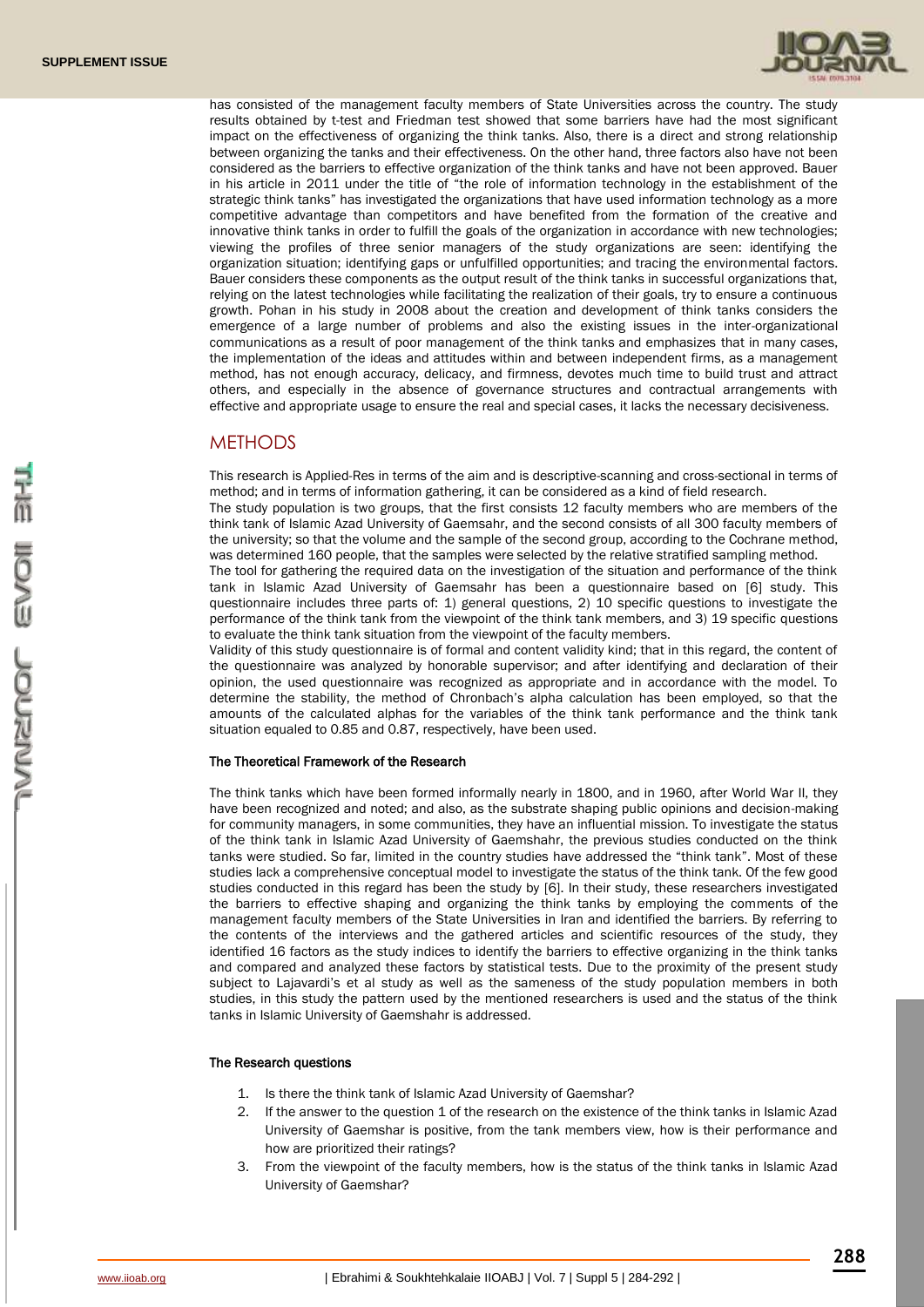

Using descriptive statistics methods such as drawing frequency distribution, frequency percent, relative cumulative frequency, mean, median, standard deviation, minimum, and maximum tables and charts, the data were described; and inferential statistics methods such as Kolmogorov-Smirnov, one-sample t-test, and Friedman test were used to analyze the data. The software SPSS was used to evaluate the research questions, and Kolmogorov-Smirnov test was used to assess the normality of the data obtained from the study variables.

#### Data analysis

### Descriptive findings

In the descriptive assessment, of 10 members of the think tank, the all were male, and of 169 faculty members, 136 were male (80.5%) and 33 were female (19.5%); in the marital status of 10 members of the think tank, all were married; of 169 faculty members, 22 were single (13%) and 147 were married (87%). In the age ranges, of 10 members of the think tanks, 2 (20%) were 31 to 40 years old, 6 (60%) were 41 to 50 years old, and 2 (20%) were above 50 years old; and of 169 faculty members, 66 (39.1%) were 31 to 40 years old, 60 (35.5%) were 41 to 50 years old, and 43 (25.4%) were above 50 years old. Finally, in the work experience discussion, of 10 members of the think tank, 2 (20%) had 6 to 10 years experience, 2 (20%) had 11 to 15 years experience, 4 (40%) had 16 to 20 years experience, and 2 (20%) had above 20 years experience; and of 169 faculty members, 16 (9.5%) had less than 5 years experience, 51 (30.2%) had 6 to 10 years experience, 55 (32.5%) had 11 to 15 years experience, 34 (20.1%) had 16 to 20 years experience, and 13 (7.7%) had above 20 years experience.

# RESULTS

After gathering the data related to the study variables, the Kolmogorov-Smirnov test was carried out, the results of which showed that the study variables were normal; therefore parametric tests were used to assess the questions and respond to them.

### The first question of the study: Is there the think tank of Islamic Azad University of Gaemshar?

According to the conducted investigations and follow-ups, it is indicated that in Islamic Azad University of Gaemshahr, 12 faculty members were appointed under official verdicts as the think tanks members of the university, so the think tank exists in Islamic Azad University of Gaemshahr.

The second question of the study: If the answer to the question 1 of the research on the existence of the think tanks in Islamic Azad University of Gaemshar is positive, from the tank members view, how is their performance and how are prioritized their ratings?

To answer the second question, a questionnaire consisted of 10 questions has been used to assess the performance of the tank from the viewpoint of its members.

As noted above, to answer to this question, the questionnaire was distributed among the think tank members of the university, and by continuous pursuits, 10 questionnaires were completed and collected.

|                 | <b>Statements</b>                                                                                                                                   | <b>Very low</b> | Low           | <b>Middle</b> | <b>High</b>              | Very<br>high |
|-----------------|-----------------------------------------------------------------------------------------------------------------------------------------------------|-----------------|---------------|---------------|--------------------------|--------------|
|                 | The quantity of holding meetings and sessions monthly and<br>seasonally                                                                             | 6               | 4             |               |                          |              |
| $\overline{2}$  | The quality of holding meetings and sessions and discussing<br>different issues                                                                     | 8               |               |               |                          |              |
| $\mathbf{3}$    | The think tank performance in solving the education problems                                                                                        | 5               | 5             | ÷             | $\overline{\phantom{a}}$ |              |
| $\overline{4}$  | The think tank performance in solving macro management<br>and administrative problems in the university                                             | 6               | 4             |               |                          |              |
| $5\overline{5}$ | The think tank performance in offering appropriate solutions<br>and strategies to take appropriate decisions                                        | 3               |               |               |                          |              |
| 6               | How to improve the quality of the determined public policies<br>and its feedback on the society                                                     | 4               | 6             |               |                          |              |
| $\overline{7}$  | Flexibility of the senior upstream authorities and allocation of<br>the specific budgets to exercise the determined strategies by<br>the think tank | 6               | 4             |               |                          |              |
| 8               | Clear understanding and full control of the authorities on the<br>positive functions of the think tank formation in the university                  | 5               | 5             |               |                          |              |
| 9               | Your satisfaction with the specific budgets in the university for<br>the think tank formation                                                       | 8               | $\mathcal{P}$ |               |                          |              |
| 10 <sup>°</sup> | Interaction and consultation between the senior authorities of<br>the university and the faculty members                                            | 8               | $\mathcal{P}$ |               |                          |              |

**Table 1:** The statuses of responds to the performance indices of the think tank by its members

**Table 2:** The descriptive indices of the variable of the thinks tank performance from its members view

| Research<br>variable                       | Number | Mean  | Median | Mode | Standard<br>deviation | Minimum | Maximum |
|--------------------------------------------|--------|-------|--------|------|-----------------------|---------|---------|
| <b>The</b><br>think<br>tank<br>performance | 10     | 41. ا | .40    | l.40 | 0.18                  | .10     | .80     |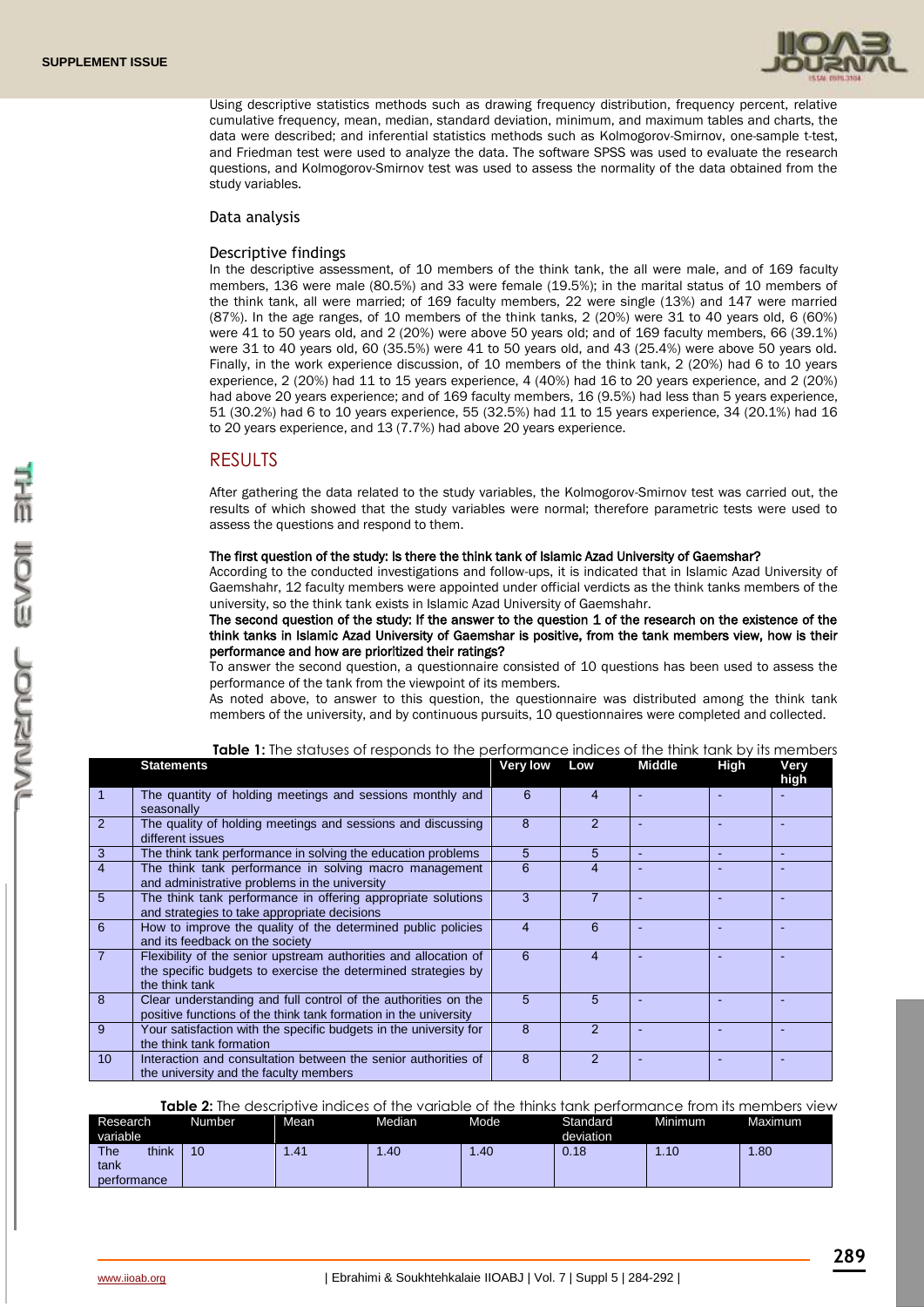

The think tank performance variable from its members view has the mean 1.41, the median 1.40, the mode 1.40, the standard deviation 0.18, the minimum 1.10, and the maximum 1.80, that the mean 1.41 over the theoretic mean 3 lays within very low-low.

According to the results, the members of the think tank in Islamic Azad University of Gaemshahr evaluated the performance of this tank as low and very low. However, by the lack of holding the tank meetings, this result seems reasonable. Naturally, when meetings are not hold regularly and in presence of members, the tank would not have any performance or have a very low performance.

Also, according to the assessment of the statements (indices), the priority of each of them through Freidman test is presented in [Table 3].

| <b>Number</b>  | <b>Statements</b>                                                                                                                                | Average<br>rating | <b>Priority</b> |
|----------------|--------------------------------------------------------------------------------------------------------------------------------------------------|-------------------|-----------------|
|                | The think tank performance in offering appropriate solutions and strategies to<br>take appropriate decisions                                     | 6/95              | First           |
| $\overline{2}$ | How to improve the quality of the determined public policies and its feedback<br>on the society.                                                 | 6/45              | Second          |
| 3              | The think tank performance in solving the education problems                                                                                     | 5/95              | <b>Third</b>    |
| $\overline{4}$ | Clear understanding and full control of the authorities on the positive functions<br>of the think tank formation in the university               | 5/95              | <b>Third</b>    |
| $\sqrt{5}$     | The quantity of holding meetings and sessions monthly and seasonally                                                                             | 5/45              | Fourth          |
| 6              | The think tank performance in solving macro management and administrative<br>problems in the university                                          | 5/45              | Fourth          |
| $\overline{7}$ | Flexibility of the senior upstream authorities and allocation of the specific<br>budgets to exercise the determined strategies by the think tank | 5/45              | Fourth          |
| 8              | The quality of holding meetings and sessions and discussing different issues                                                                     | 4/45              | Fifth           |
| 9              | Your satisfaction with the specific budgets in the university for the think tank<br>formation                                                    | 4/45              | <b>Fifth</b>    |
| 10             | Interaction and consultation between the senior authorities of the university<br>and the faculty members                                         | 4/45              | Fifth           |

According to [Table 1] and Friedman ratings, the highest rate is for the fifth index: The think tank performance in offering appropriate solutions and strategies to take appropriate decisions with the average rating 6.95; and the lowest rate is for second statement: The quality of holding meetings and sessions and discussing different issues with the average rating 4.45; ninth: Your satisfaction with the specific budgets in the university for the think tank formation with the average rating 4.45; and tenth: Interaction and consultation between the senior authorities of the university and the faculty members with the average rating 4.45.

### The third question of the study: From the viewpoint of the faculty members, how is the status of the think tanks in Islamic Azad University of Gaemshar?

Before examining the research question, we do the descriptive investigation of the variable. [Table 4] presents the descriptive indices such as mean, median, mode, standard deviation, maximum, and minimum.

| <b>Table 4:</b> The descriptive indices of the research variable from the faculty members view. |  |  |
|-------------------------------------------------------------------------------------------------|--|--|
|                                                                                                 |  |  |

| <b>Research</b><br>variable        | Number | <b>Mean</b> | Median       | Mode <sup>1</sup> | <b>Standard</b><br>deviation | Minimum | <b>Maximum</b> |
|------------------------------------|--------|-------------|--------------|-------------------|------------------------------|---------|----------------|
| <b>The</b><br>think<br>tank status | 196    | 2.95        | $\angle .84$ | 2.42              | 0.54                         | 2.00    | 4.42           |

As shown in [Table 4], the think tank variable has the mean 2.95, the median 2.84, the mode 2.42, the standard deviation 0.54, the minimum 2.00, and the maximum 4.42; which in terms of descriptive, the calculated mean (2.95) is less than the theoretic mean, so the think tank status in Islamic Azad University of Gaemshahr, from the faculty members view, is less than average.

After the normality test and proving the descriptive indices of the research variable, the third question of the study has been investigated. To investigate and analyze the study question, the one-sample t-test was used. As the statements are with five-option Likert responses, the resulted mean for each variable was compared with the theoretic mean with the value 3, the null hypothesis in this test is the mean less than or equal to 3, and when the value of the computational t is large or the value of sig. is less than 0.05, that means that the level of that variable is higher than the average, and if the value of sig. is higher than 0.5, that means that the level of the considered variable is less than or equal to the average.

**Table 5:** The investigation of the think tank status in University of Gaemshahr from the viewpoint of the faculty members using the one-sample t-test

| Variables      |       | The constant value of the test 3 |           |             |           |             | Test result               | <b>Status</b> |
|----------------|-------|----------------------------------|-----------|-------------|-----------|-------------|---------------------------|---------------|
|                |       | Mean                             | Standard  | t-statistic | Degree of | Probability |                           |               |
|                |       |                                  | deviation |             | freedom   |             |                           |               |
| Strategic      | think | 2.95                             | 0.54      | $-1.09$     | 168       | 0.95        | <b>Null</b><br>hypothesis | Inappropriate |
| tanks          |       |                                  |           |             |           |             | confirmation              |               |
| (whole         |       |                                  |           |             |           |             |                           |               |
| questionnaire) |       |                                  |           |             |           |             |                           |               |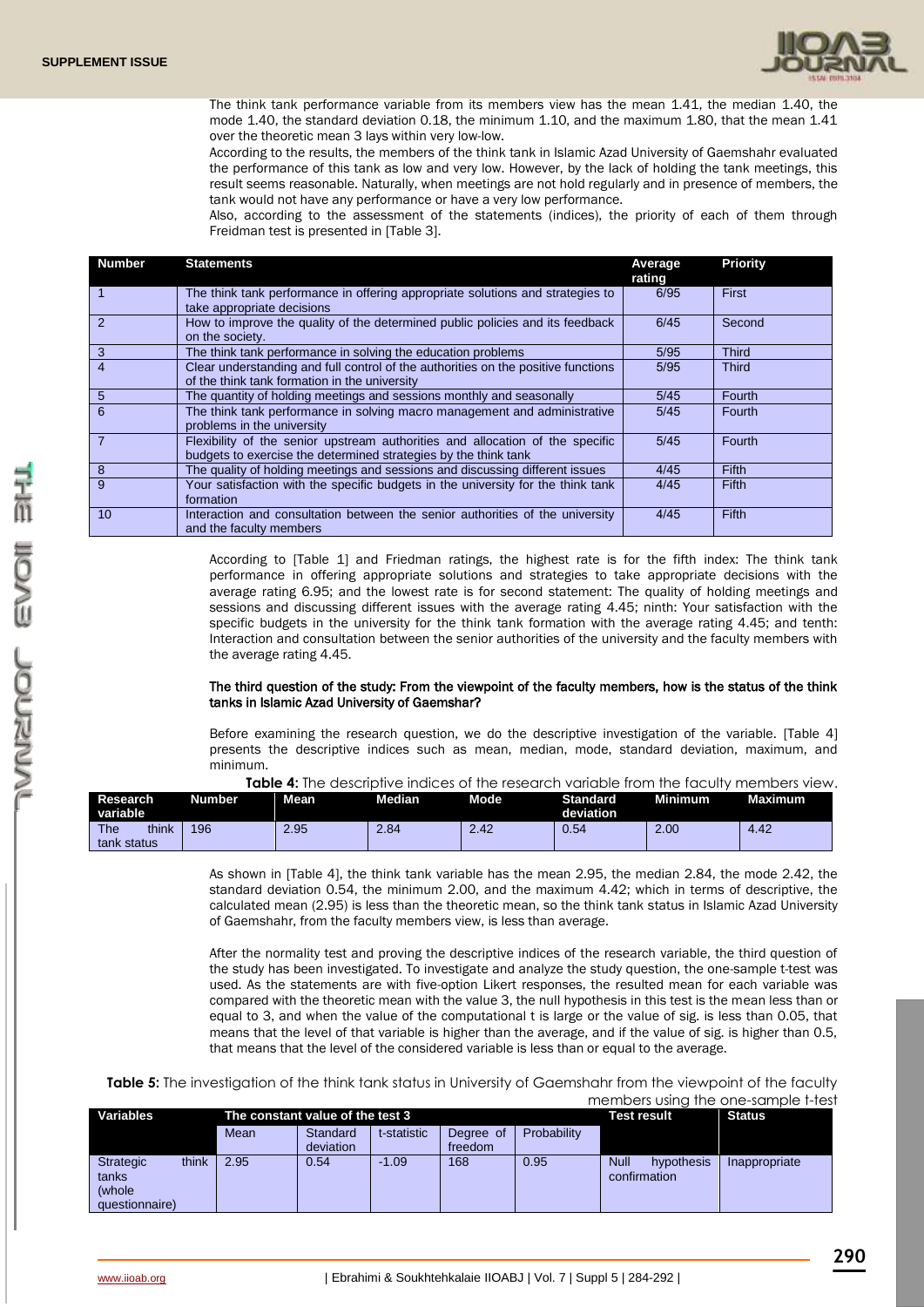

To investigate the status, the following hypotheses are used.

H0. The think tank status in Islamic Azad University of Gaemshahr is not sociable from the viewpoint of the faculty members.

H1. The think tank status in Islamic Azad University of Gaemshahr is sociable from the viewpoint of the faculty members.

$$
\begin{cases} H_0: \ \mu = 3 \\ H_1: \ \mu \neq 3 \end{cases}
$$

As it can be seen, the research variable, i.e. the think tank has the mean 2.95 and the standard deviation 0.54, and with regard to the t-statistic value -1.09 and the probability value 0.05, the null hypothesis of the research is confirmed; so the think tank status lays in less than the average 3. Therefore, the think tank status in Islamic Azad university of Gaemshahr has not a sociable status.

#### SUMMARY AND CONCLUSIONS

First, Kolmogrov-Smirnov test was used to investigate the data distribution of the quantitative variables; and the results showed that the research variables have normal distributions; and after conducting this test and achieving this result, we were allowed to use the parametric test in order to investigate the research questions.

The results indicate that the think tank exists, but it has a performance within very low-low range, and the most important causes of it, respectively, are: 1) the highest rating on the fifth items: the performance of the think tank in offering appropriate solutions and strategies in order to take appropriate decisions with the average rating 6.95; 2) the second priority on the sixth items: how to improve the quality of the determined public policies and its feedback on the society with the average rating 6.45; 3) the third priority on the third items: the performance of the think tank in solving the problems of the education system with the average rating 5.95; and on the eighth items: clear understanding and nobility of the authorities on the positive functions of the think tank formation in the university with the average rating 5.95; 4) the fourth priority on the first items: the quantity of holding the meetings and sessions monthly and seasonal with the average rating 5.45; on the fourth items: the performance of the think tank in solving the management and administrative macro-problems with the average rating 5.45; and on the seventh items: the flexibility of the senior upstream officials and allocation of the specific and determined budgets to practice the determined strategies by the think tank with the average rating 5.45; 5) and finally, the last and the least important priority on the second items: the quality of holding the meetings and sessions and discussing various issues with the average rating 4.45; on the ninth items: the extent of your satisfaction with the specified budgets in the university to form the think tank with the average rating 4.45; and on the tenth items: the interaction and consultation between the senior authorities and faculty members of the university with the average rating 4.45.

#### Suggestions Based on the Research Findings

Based on the obtained data and the results of the present research questions, some suggestions for improving the statuses of the strategic think tanks in Islamic Azad University of Gaemshahr and other universities are offered as follows:

- 1. The allocation of a suitable budget and various financial suppliers in the university plays a positive role in the formation and the appropriate status of the think tanks.
- 2. To exploit the professional views in the university plans by the enjoyment of all scientific capabilities and the experience human forces of the university.
- 3. The existence of flexibility, understanding and consultation between members (faculties) to take common decisions in the think tanks undoubtedly will be effective in upgrading the place of the this tank to create thought.
- 4. The practical believe of the senior authorities of the university to the participative management system and the extent in which suggestions and critiques are welcomed by the faculty members in order to achieve the university goals and programs.
- 5. The transparency and explicit, real, and suitable accountability of the senior authorities of the university.
- 6. To introduce the role and the place of the strategic think tanks in generating thoughts to create tendency among the faculty members to join in such a tank in the university will be effective.

CONFLICT OF INTEREST There is no conflict of interest.

ACKNOWLEDGEMENTS None

FINANCIAL DISCLOSURE None